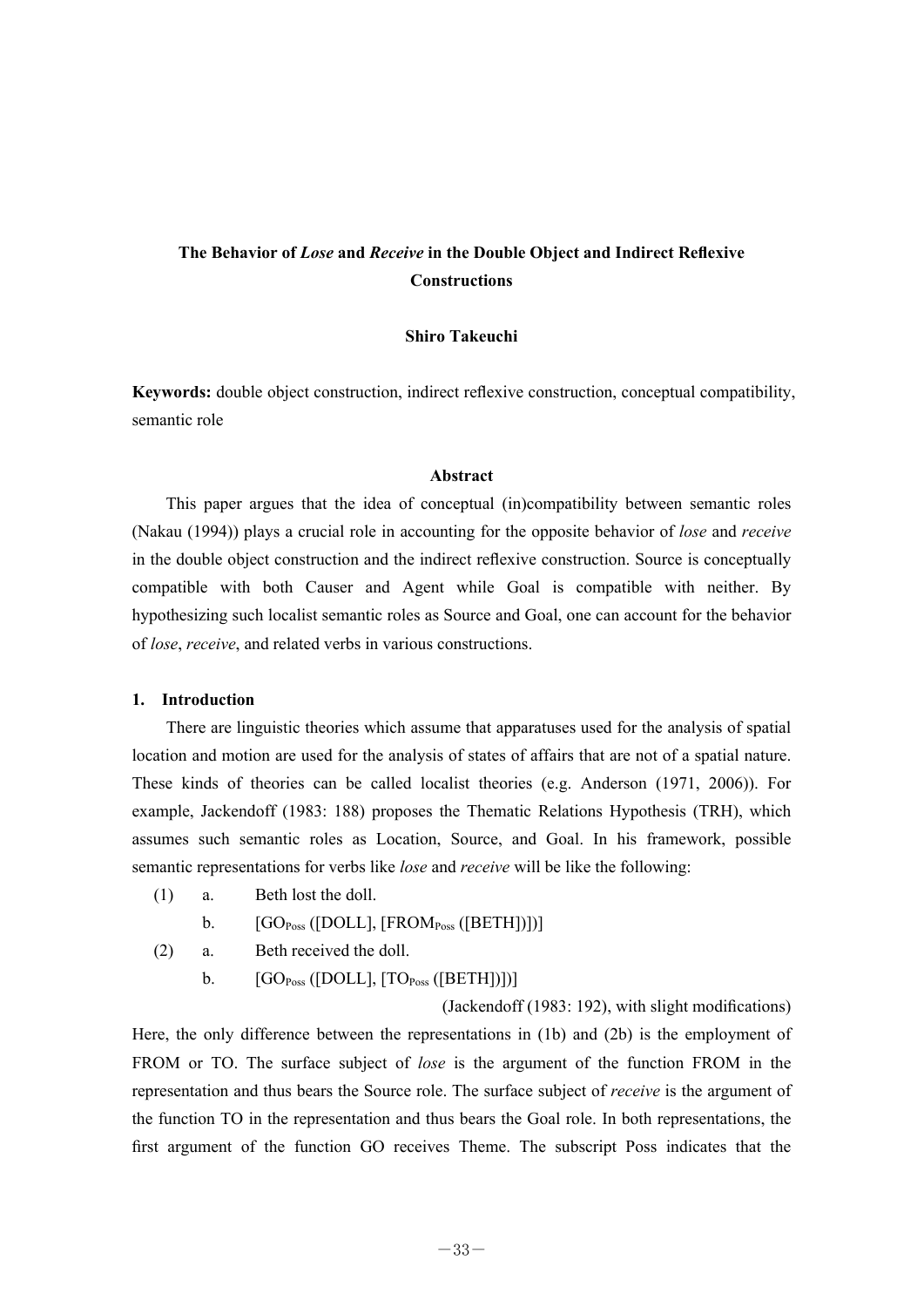functions, whose arguments are mapped to syntactic structure, apply in the semantic field of possession.

 Linguists have been interested in how the world is construed by speakers of natural languages and how that construal is (syntactically) reflected in natural languages or is analyzable by means of (localist) semantic roles. This is perhaps why linguistic researches based on localist ideas or theories of semantic roles are abundant (Anderson (e.g. 1971, 2006), Culicover and Wilkins (1984, 1986), Dowty (1991), Jackendoff (e.g. 1972, 1983, 1990, 2002, 2007), Landau (2010), Levin and Rappaport Hovav (1995), Ostler (1979), Rappaport and Levin (1988), Reinhart (e.g. 2000, 2002), Sowa (2000), Van Valin and Lapolla (1997), among many others).

 Following a hypothesis like the TRH, Nakau (1994) proposes a localist theory of semantic roles, in which he argues for the idea of conceptual compatibility between semantic roles. He argues that Agent is conceptually compatible with Source, but not with Goal. The conceptual (in)compatibility between semantic roles, Nakau argues, enables us to explain the difference in acceptability of the sentences in (3):

(3) a. John lost the game intentionally.

(Nakau (1994: 395), Gruber (1965/1976: 159))

 b. \* John received the book from Bill intentionally. (Gruber (1965/1976: 157)) The appearance of the adverb *intentionally* in (3) makes the subject arguments bear Agent in addition to the role already assigned by the verb. According to Nakau, Source and Agent are not mutually exclusive; thus sentence (3a) is acceptable. Goal and Agent, on the other hand, are mutually exclusive; thus sentence (3b) is not acceptable.

 In this theoretical framework, the present study deals with the behavior of the verbs *lose*  and *receive* in the double object construction (DOC) and the indirect reflexive construction (IRC). The DOC and the IRC are exemplified in (4a) and (4b), respectively:

 (4) a. Sally baked her sister a cake. (Goldberg (1995: 141)) b. He actually gives himself possible names. (*Mindhunter*, season 2-2, 23:58 left) The IRC is an instance of the DOC whose indirect object position is occupied by a reflexive pronoun referring to the same referent as the subject referent. In (3), *lose* and *receive* behave in the opposite way. It will be demonstrated in the ensuing discussion that the same kind of behavior can be observed in instances of the DOC and the IRC where these verbs appear. The present study attempts to provide a localist explanation for it.

 Dating as far back as Gruber (1965/1976) and Fillmore (1968), it has been argued for and pleaded that semantic roles deserve a place in the grammar. Some researchers argue for non-localist theories of semantic roles (e.g. Reinhart (e.g. 2000, 2002)). The present study is an attempt to claim that the hypothesizing of such localist semantic roles as Source and Goal is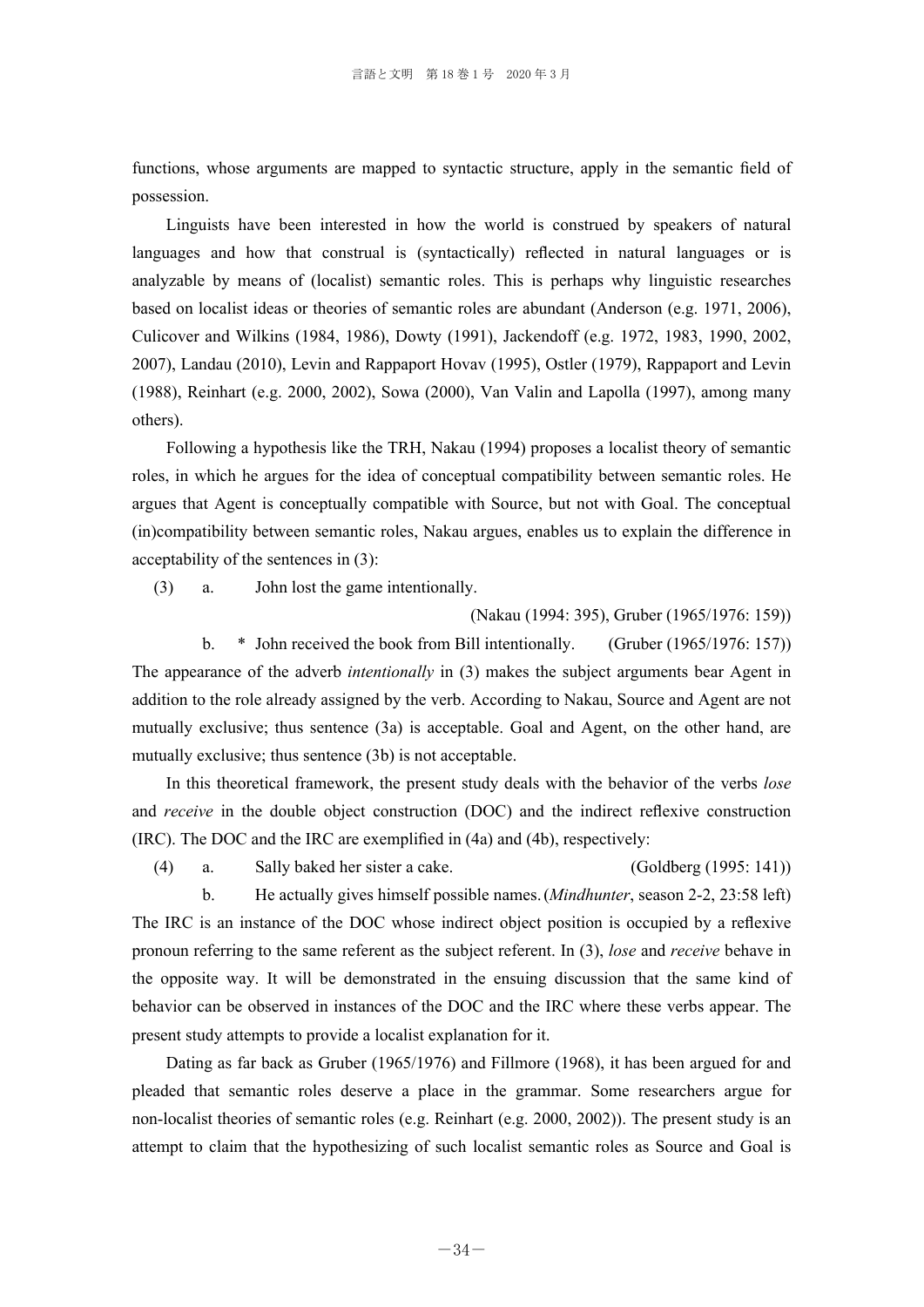indispensable and essential to properly analyzing the verbs *lose* and *receive* and related predicates.

 The present paper is organized as follows: section 2 overviews the idea of conceptual compatibility between semantic roles; section 3 shows that verbs like *lose* and *receive* behave in the opposite way in the DOC and the IRC, and accounts for it; section 4 briefly demonstrates other instances of the two constructions; section 5 offers concluding remarks.

# **2. Conceptual compatibility between semantic roles**

 This section takes up the idea of conceptual compatibility between semantic roles. I assume here without further discussion that a semantic role assigned by a verb to its argument and a semantic role assigned by a construction to its argument can be compatible with each other, and that the verb can successfully appear in the construction (cf. Goldberg (1992, 1995)). In this section, I will deal with Source, Goal, Agent, and Causer. Agent and Causer are conceptually compatible with each other and with Source, but *not* with Goal. I attribute mainly to Nakau (1994) the relevant idea that is employed in the present study.

 Holisky (1987), Nakau (1994), and Van Valin and Wilkins (1996) propose that Agent is a role that pragmatically overlays others. Nakau (1994), in particular, proposes a two-way distinction between semantic roles: those that are assigned by predicates and are called "basic semantic roles"; and those that are determined pragmatically and overlay a basic semantic role.<sup>1</sup> The former group includes roles like Goal, Source and Theme, and the latter includes Agent. Taking the sentences in (5a, b) as examples, the subject arguments bear Source and Goal, respectively.

- (5) a. She lost a lot of money.
	- b. He received a ticket.

Source is associated with an argument from which a Theme argument moves or starts; Goal is associated with an argument to which a Theme argument moves. By definition, Source and Goal are mutually exclusive.

Agent is sometimes defined as the intentional source of the activity denoted by the predicate (e.g. Gruber (1967: 943), see also Anderson (2006: 105)). It appears that Nakau (1994: 322) defines Agent in this way as well. Bearing this definition of Agent in mind, examine the sentences in (6), where there is an adverb that explicitly denotes that the subject referent has or had the intention of doing a certain act.

<sup>&</sup>lt;sup>1</sup> For example, Culicover and Wilkins (1984, 1986) and Jackendoff (1990, 2007) advocate the idea of two-way distinction between semantic roles as well.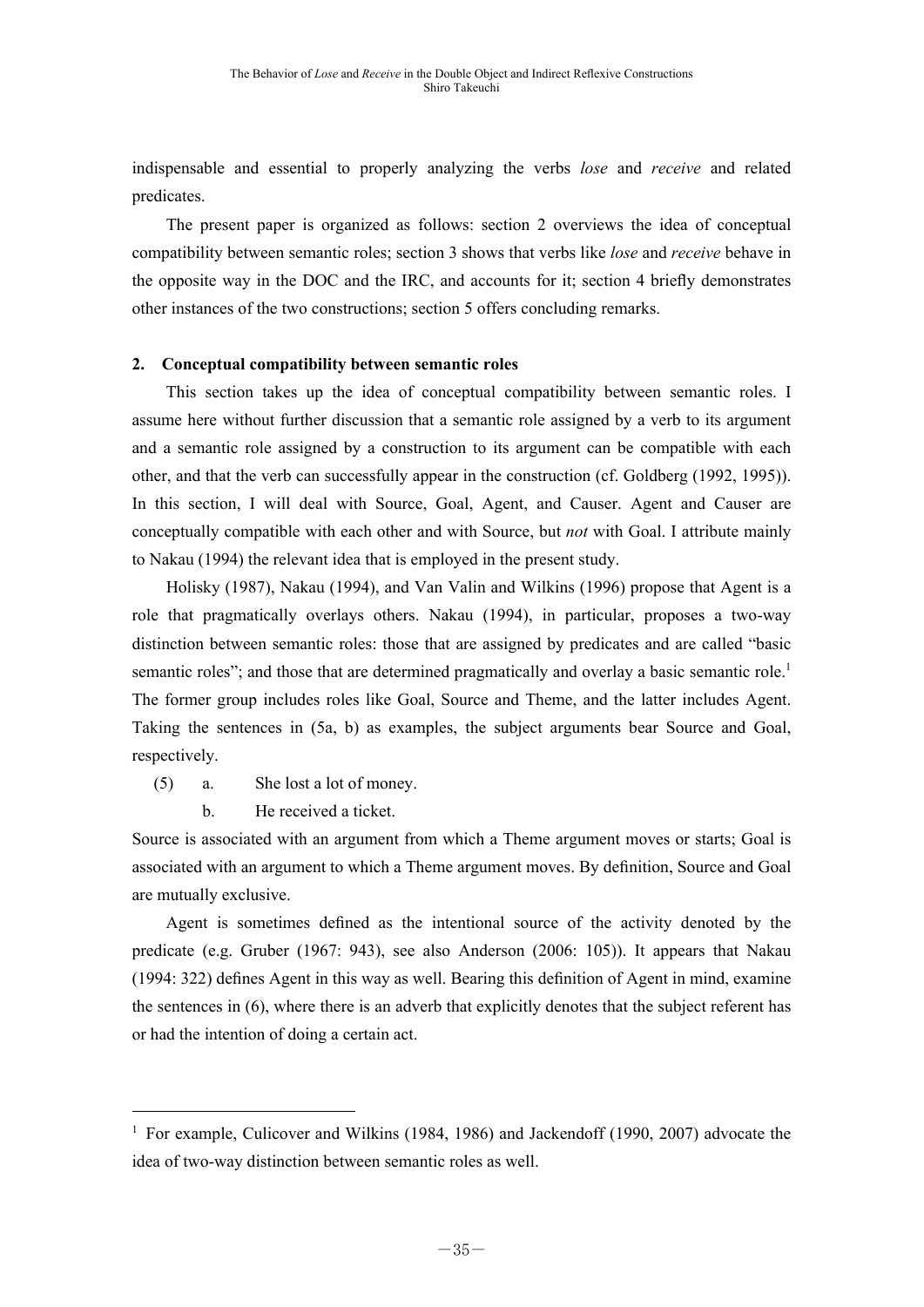(6) a. John is standing in the corner intentionally.

(Nakau (1994: 398), Gruber (1965/1976: 161))

b. John lost the game intentionally.

(Nakau (1994: 395), Gruber (1965/1976: 159))

In addition to bearing Theme and Source, respectively, the subject arguments in the sentences in (6a, b) have themselves overlaid with Agent.

 Nakau's theory is systematic, in that not all basic semantic roles can have themselves overlaid with Agent; in other words, not all basic semantic roles are conceptually compatible with Agent. For example, Source can have itself overlaid with Agent; on the other hand, Goal cannot. This (in)compatibility is illustrated in the following examples:

- (7) a. John lost the game intentionally.  $(=(6b))$ 
	- b. \* Will inherited the money intentionally.

(Nakau (1994: 395), Jackendoff (1972: 32))

The subject arguments of the sentences in (7a, b) bear Source and Goal, respectively. As we saw above, Agent can be regarded as the intentional source of the activity denoted by the predicate. Thus, it can be considered to be conceptually compatible with Source; on the other hand, it cannot be conceptually compatible with Goal, which is not the source of motion or an action. Thus, Agent cannot overlay a Goal-bearing argument.

 The same reasoning can, Nakau claims, explain the difference in acceptability of sentences which have a purpose clause beginning with, for example, *so that* or *in order to*. Examine the following sentences:

(8) a. ? John lost the money so that he could get sympathy.

b. \* John received the book from Bill in order to read it.

(Nakau (1994: 402), Jackendoff (1972: 32))

As we saw in the sentences in (7), the subject argument of the verbs *lose* and *receive* is associated with the basic semantic roles of Source and Goal, respectively. As has been discussed, Source is conceptually compatible with Agent while Goal is not. Thus, only (8a) is acceptable.<sup>2</sup>

 (i) The crux of the complaint was that Fitzgerald, after leaving San Antonio, had requested and received funds in order to secure Caleb Deschanel, the cinematographer of The Passion of the Christ, as the director of Myriam, and then did not secure those services. (COCA, underline added)

I continue the discussion on the basis of Jackendoff's judgement, as Nakau did. One reviewer's comment led to the finding of the example in (i).

<sup>2</sup> One can find an example where *receive* co-occurs with *in order to*, as in the following one: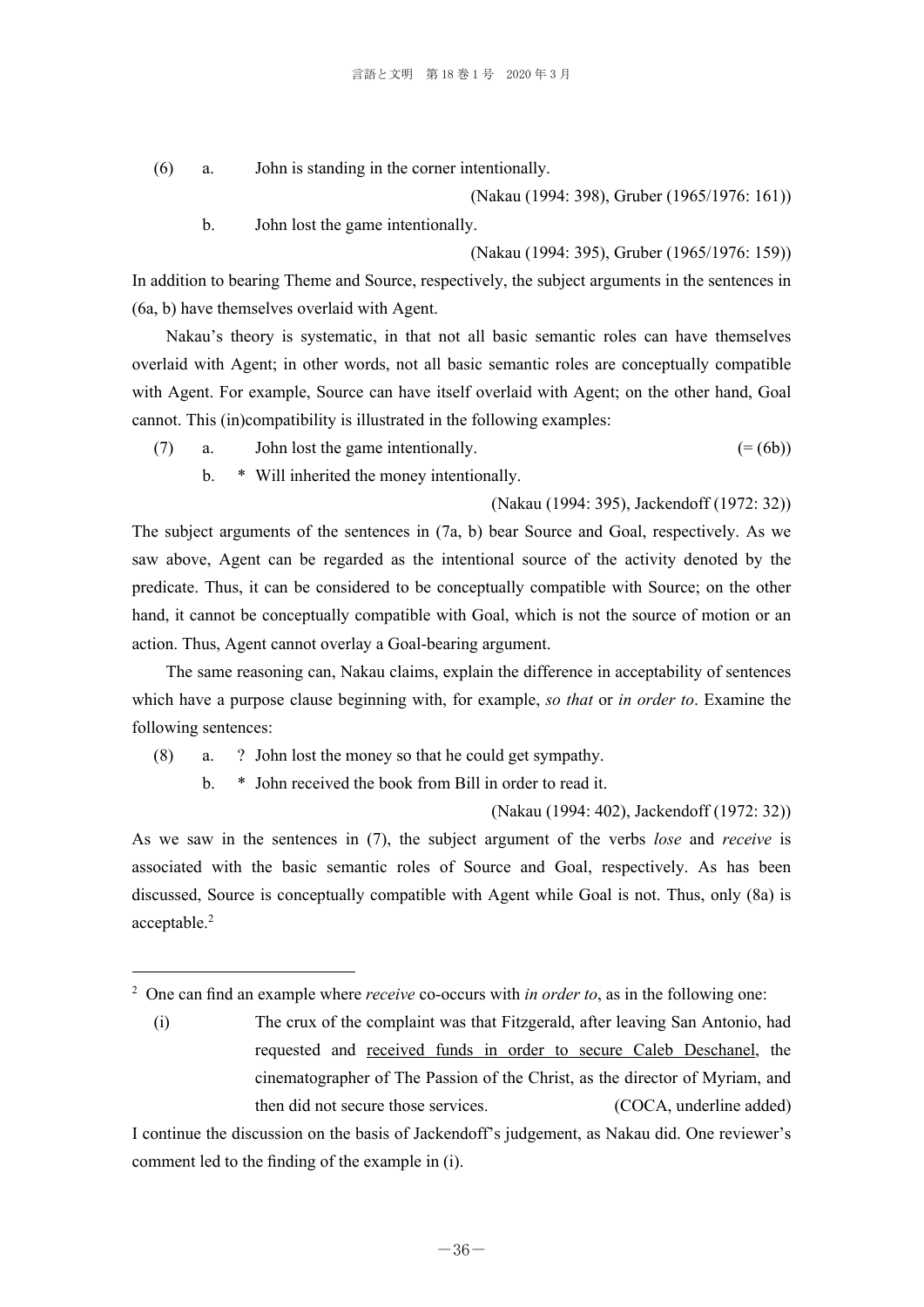Causer is conceptually compatible with Agent and Source, but *not* with Goal. Following, for example, Takeuchi (2015: 113ff., 2016, 2018, 2019) (cf. Rappaport Hovav and Levin (2008)), I assume that the subject argument of the DOC constructionally bears the Causer role.<sup>3</sup> Observe the sentences in (9):

(9) a. The exam gave Mary a headache. (Fujita (1996: 149))

b. Interviewing Nixon gave Mailer a book. (Oehrle (1976: 44))

The subject argument of these sentences functions as cause of the emergence of the relation denoted by the object arguments. Takeuchi (2019) adds the Causer role to the group of basic semantic role.

 Causers do not presuppose any intentional participation in the eventuality denoted by the sentence (Klingvall (2005: 94)). Thus, Takeuchi claims, instances of the DOC can have in them the adverb *accidentally*, which explicitly denies the existence of intention on the part of the subject referent. He takes sentence (10) as an example:

 (10) You remember the list – this guy I knew made a list on his computer of all the women he ever had relations with, then he accidentally gave me the list when he gave me a bunch of other computer files… What a freak. And he doesn't even know I know, and he wants to be pals with me.

 (*Autumn Reason*, Sydney Anderson (1996), underline added) Takeuchi also demonstrates that the subject of the DOC can have itself overlaid with Agent, as illustrated in (11):

 (11) John intentionally gave Mary a bouquet of wilted roses. (Kroeger (2005: 58)) It is argued that one can justify Agent overlaying Causer by observing the data in (12).

 (12) The window broke from the pressure. (Alexiadou and Doron (2012: 19)) The preposition *from*, which denotes source, can introduce a Causer argument (e.g. Clark and Carpenter (1989), Croft (1991)). Agent can be defined as the intentional source of activities. It is thus claimed that since Causer and Agent both denote a source of an action or an event, they are not mutually exclusive.

 Although Takeuchi (2019) does not mention it explicitly, the data in (12) also illustrates that Causer and Source are compatible with each other. The very fact that the preposition *from* can introduce Causer indicates their conceptual compatibility with each other.

 Causer is *not* conceptually compatible with Goal. This claim is corroborated by the fact that a Causer argument cannot be introduced by elements that can introduce a Goal argument. Observe the following:

(13) John sold a book to Bill. (Gruber (1965/1976: 81))

 $3 \text{ Green (1974)}$  and Oehrle (1976) observe that the DOC can describe causes of events.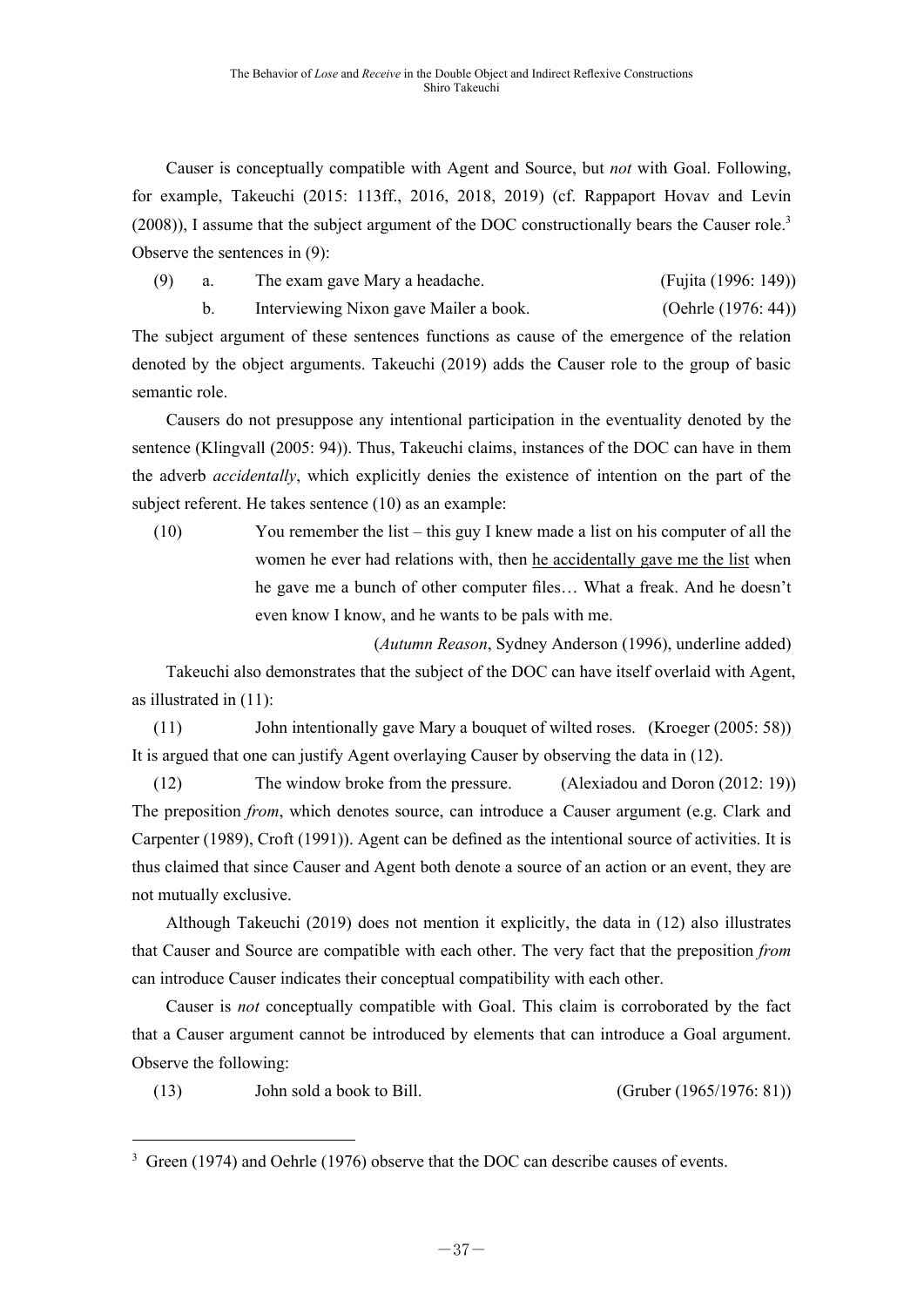$(14)$  \* The window broke to the pressure. (cf.  $(12)$ ) A Goal argument can be introduced by the preposition *to*, as illustrated in (13); this element cannot introduce a Causer argument, as illustrated in (14).

Note that the indirect object argument of the DOC and the IRC, which is one instance of the DOC, can be a Goal argument (e.g. Jackendoff (1990)):

 (15) a. Joe painted Sally a picture. (Goldberg (1995: 143)) b. Bob told Joe a story. (Goldberg (1995: 143))

The indirect object arguments in the sentences in (15) function as Goals to which the direct object arguments are (metaphorically) given. The same relation is observed in the IRC in (16):

(16) a. Berkowitz also gave himself a symbol with initials.

 (*Mindhunter*, season 2-2, 23:37 left) b. He actually gives himself possible names.  $(=(4b))$ The subject and indirect object arguments in these cases happen to refer to the same referents. These arguments in the DOC and the IRC are specified to bear two different semantic roles. Not

only can different referents bear these roles, but also one and the same referent(s) can.

It should be noted further that the sentences in (16) do not violate a general constraint prohibiting "a sharing of Theme" by more than one Goal at the same time (Shibatani (1994: 63ff.)). According to Shibatani, this constraint accounts for the ungrammaticality of sentences like (17):

 (17) \* John gave Mary a book to Martha. (Shibatani (1994: 63)) In this case, one and the same Theme, *a book*, is simultaneously shared by two Goals, *Mary* and *Martha*. As we saw, the subject and indirect object arguments in the sentences in (16) bear different semantic roles; only the indirect object arguments bear the Goal role. Thus, the sentences do not violate the constraint on Theme-sharing.

# **3.** *Lose* **and** *receive* **in the DOC and the IRC**

 In this section, I will apply the theoretical framework discussed in the previous section to examining the opposite behavior of the verbs *lose* and *receive* in the DOC and the IRC.

 Section 2 has shown that Causer and Agent are conceptually compatible with each other and with Source. It has also shown that the subject argument of the DOC and the IRC is a Causer argument and can have itself overlaid with Agent. The verb *lose*, whose subject argument bears Source, can appear in the two constructions. Observe the following data:

- (18) a. He lost her a lot of money.
	- b. He lost himself a lot of money.
- (19) a. He accidentally lost her a lot of money.
	- b. He intentionally lost her a lot of money.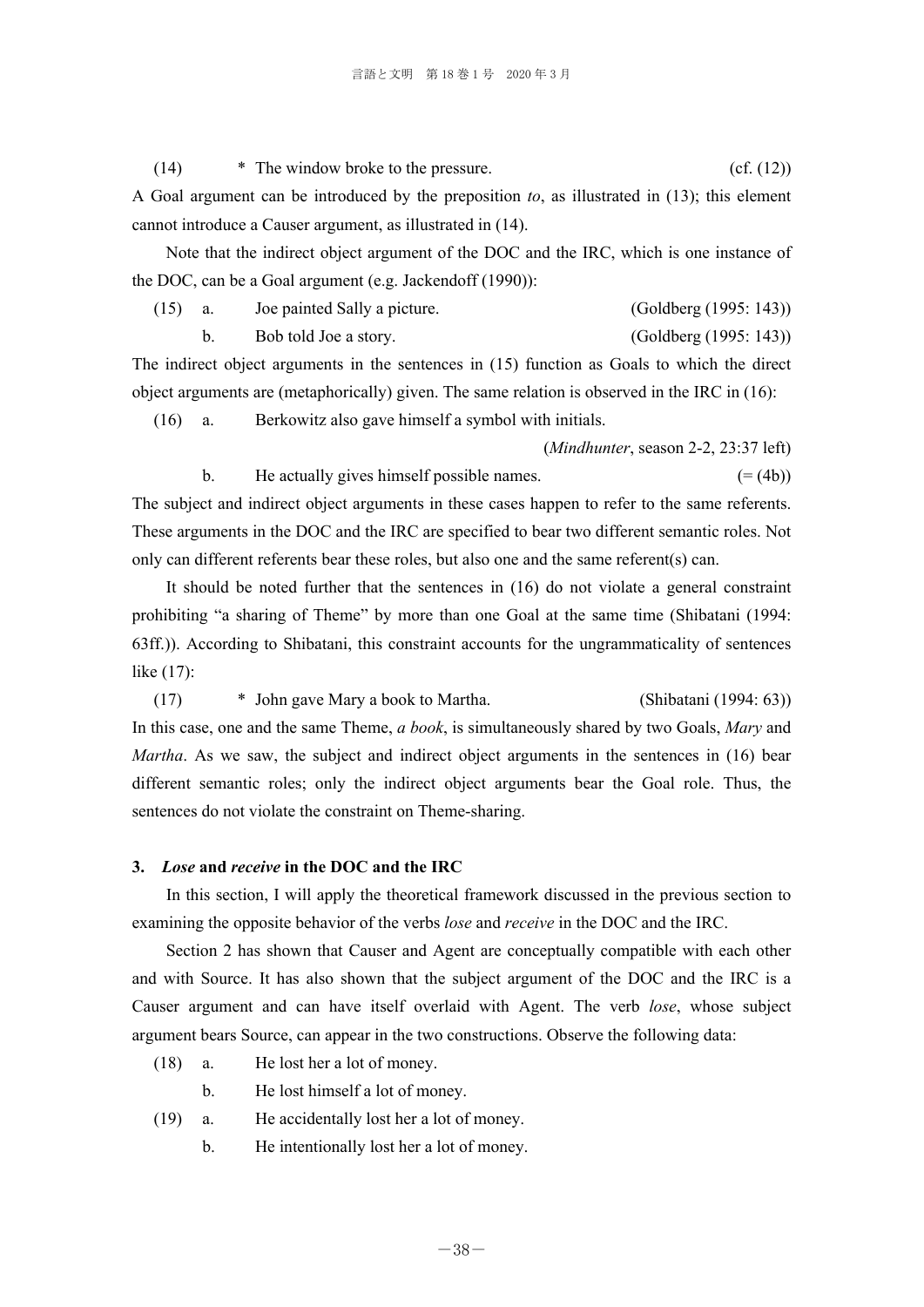(20) He'd already done that and lost himself a friend and a slave of great talent…

### (COCA)

The verb *lose* assigns the Source role to its subject argument; the DOC assigns the Causer role to its subject argument. Since Source and Causer are conceptually compatible with each other, the sentences in (18) are both grammatical, with the indirect object arguments bearing the Goal role. The sentences in (18) can be uttered, for example, in gambling situations. Sentence (18a), for instance, can express a situation where the subject referent used the indirect object referent's money and caused her a loss. In this case, the indirect object's referent functions as a goal of financial damage. The subject argument of the DOC does not necessarily bear the Agent role, so sentence (19a), where the adverb *accidentally* appears, is acceptable. The adverb *intentionally*  can appear in the DOC, as in (19b). In this case, Agent overlays the subject argument. Sentence (20) is an instance of the IRC found in COCA.

Section 2 has also demonstrated that Causer and Agent are *not* conceptually compatible with Goal, and that the indirect object argument of the DOC and the IRC can be a Goal argument. Furthermore, it has introduced a general constraint that prohibits a Theme argument from being shared by two Goal-bearing arguments simultaneously. Then it is predicted that verbs like *receive*, whose subject argument bears Goal, cannot appear in the two constructions. This prediction is borne out. Observe the following data:

(21) a. \* He received her a lot of money.

b. \* He received himself a lot of money.

(22)  $\ast$  He {intentionally/accidentally} received her a lot of money.

Goal is not compatible with either Causer or Agent; thus, the verb *receive* cannot appear in either construction. In addition, the sentences in (21) and (22) violate the constraint on Theme-sharing.

 Other verbs whose subject argument is lexically assigned Goal cannot appear in the DOC or the IRC, either. Observe the following data:

- (23) a. \* He inherited her a lot of money.
	- b. \* He accepted her a lot of money.

(24) a. \* He inherited himself a lot of money.

b. \* He accepted himself a lot of money.

Neither *inherit* nor *accept* can occur in either construction.4, 5

Verbs whose subject argument lexically bears Source can in principle have a reflexive

<sup>4</sup> In Levin (1993: 142), *receive*, *inherit*, and *accept* all belong to the class of *obtain* verbs.

<sup>&</sup>lt;sup>5</sup> It is known that *obtain* verbs do not occur in the DOC (Levin (1993: 142)). The present study is to give it a localist account.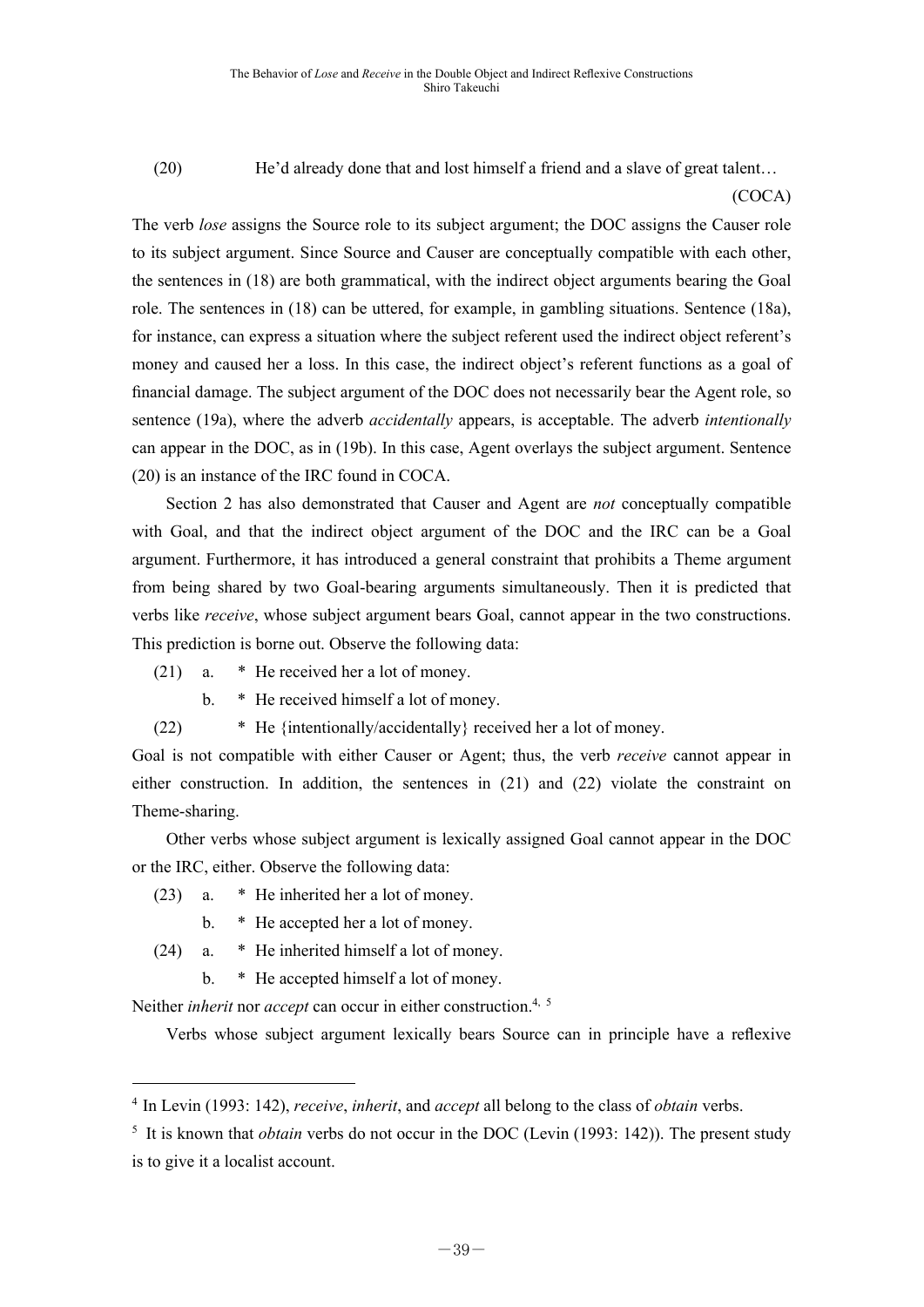pronoun referring to the same referent as the subject referent in their Goal-bearing argument position. Examine the following data:

- (25) a. He provided her with a lot of money.
	- b. He provided himself with a lot of entertainment.
- (26) a. They supplied the villagers with food and water.
	- b. He supplied himself with the answers as he had done countless times before…

(*His Small Shadow,* Sue Hallett-Martin (2012))

The subject argument of *provide* and *supply* bears the Source role (e.g. Gruber (1965/1976)).<sup>6</sup> The subject and (indirect) object arguments can denote both different referents, as in (25a) and (26a), and the same referent(s), as in (25b) and (26b). The data in (25b) and (26b) indicate that the fact that Source and Goal arguments can refer to the same entity is independent of the DOC and the IRC, and is a general phenomenon.

### **4. Other instances of the DOC and the IRC**

This section takes a brief look at other instances of the DOC and the IRC. Among verbs or verb classes that can appear in the two constructions are found *get* verbs (Levin (1993)), whose subject argument is *not* lexically specified to bear the Goal role as strongly as that of *receive* is. For example, *buy*, a *get* verb, can occur in both constructions.

- (27) John bought Mary a tuna sandwich. (Nishigauchi (1984: 229))
- (28) a. I've bought myself a gramophone and a collection of jazz records. (COCA)
	- b. With his El Coqui money, Eddie Haines bought himself a beach house in Malibu. (COCA)

c. Buy yourself a new door lock. (*Giri/Haji*, 1-2, 3:51 left)

In the sentence in (27), the subject and indirect object arguments denote different referents; in the sentences in  $(28)$ , they happen to denote the same referents.<sup>7</sup>

- (i) a. He's very self-sufficient. He can darn a sock, and cook himself a dinner, and iron a shirt. (*Marriage Story*, 2:12:19 left, underline added)
	- b. We should've let that suffice as our interview. Saved ourselves a trip out here.

(*Mindhunter* 1-9, 44:36 left, underline added)

It seems safe to say that both *cook* and *save* do not assign the Goal role to their subject argument (e.g. Levin (1993)).

The verb *get* can appear in the IRC as well:

(ii) a. But you got yourself a girlfriend… (*Mindhunter* 1-4, 45:25 left)

<sup>6</sup> In Levin (1993: 140), *provide* and *supply* both belong to the class of verbs of fulfilling.

 $7$  Other examples of the IRC are given below: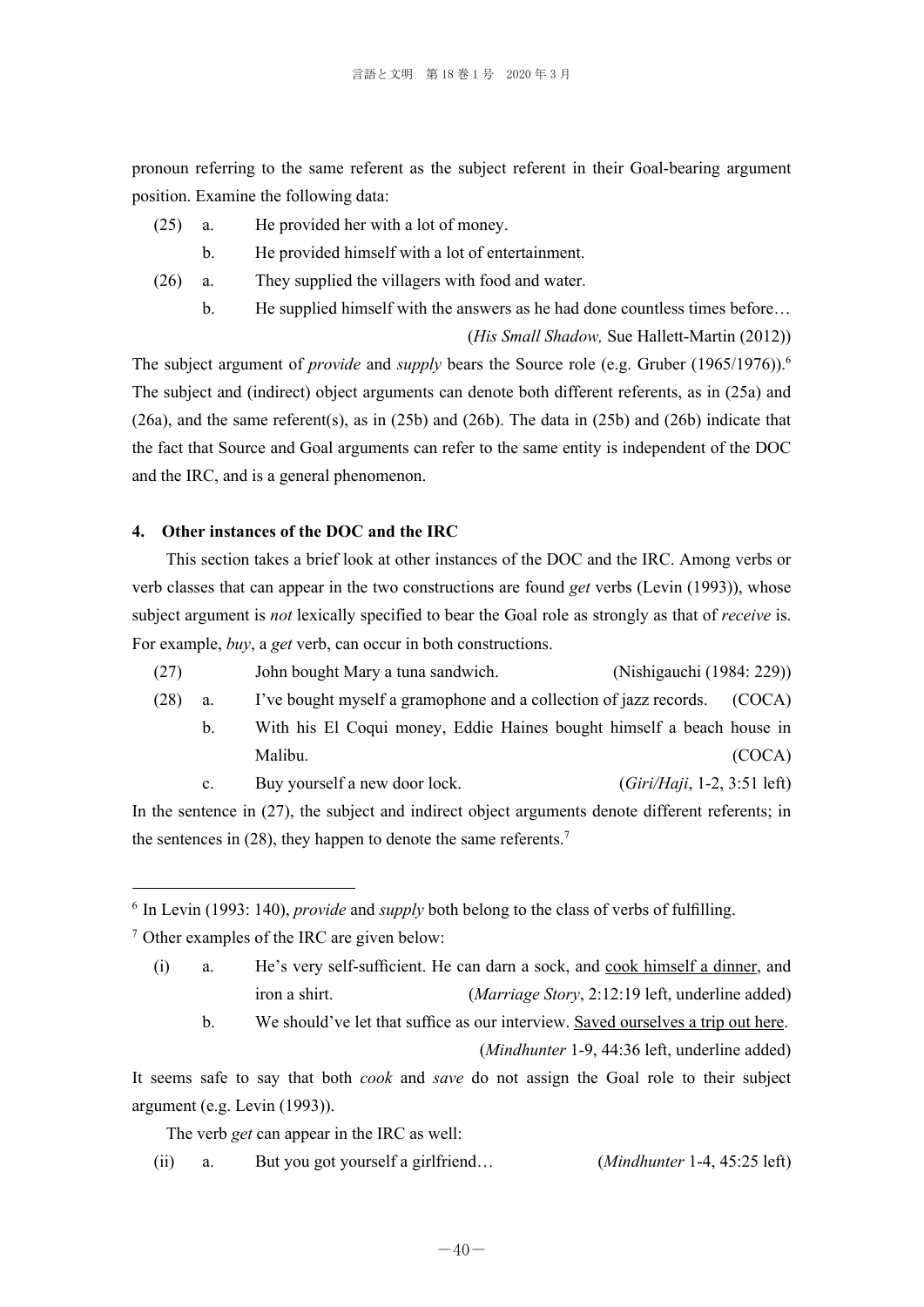One may assume that the subject argument of *buy* and *receive* always bears the same semantic role, given that these verbs can co-occur with a *from*-phrase which can introduce a Source argument:

| $(29)$ a.                    |  | He bought a book from John.   | (Gruber $(1965/1976: 81)$ ) |
|------------------------------|--|-------------------------------|-----------------------------|
|                              |  | He received a book from Bill. | (Gruber $(1965/1976: 78)$ ) |
| However this is not the case |  |                               |                             |

However, this is not the case.

Nishigauchi (1984) argues that a Goal argument functions as controller for PRO more easily than Location and Source arguments do. He observes that the subject argument of *buy* is a Goal argument when there is no indirect object argument present and functions as controller for PRO, as in (30a). He also observes that the indirect object argument, when present, is a Goal argument and functions as controller for PRO, as in (30b):<sup>8</sup>

(30) a. John<sub>i</sub> bought a mirror  $[PRO<sub>i</sub> to look at himself in].$ 

b. John bought Mary<sub>i</sub> a mirror [PRO<sub>i</sub> to look at {herself/\*himself} in].

(Nishigauchi (1984: 224))

In present terms, these facts point out that the subject argument of *buy* is not lexically specified to bear the Goal role as strongly as one may assume.<sup>9</sup>

 Furthermore, according to Gruber (1965/1976), *buy* can co-occur with the adverb *intentionally* while *receive* cannot, indicating that their subject argument should not be treated in the same manner. Observe the following data:

 (31) a. He bought the flowers from Bill intentionally. (Gruber (1965/1976: 157)) b. \* John received the book from Bill intentionally.

(Gruber (1965/1976: 157),  $(=(3b))$ )

It should come as no surprise that the two verbs behave differently with respect to their appearance in the DOC and the IRC.

b. I come back up here, get myself a job, a girlfriend.

(*Mindhunter* 1-4, 45:51 left)

 c. He got himself a brand new TV but can't seem to buy new furniture. (COCA) For the verb *get* in the DOC, see, for example, McIntyre (2012: 1264ff.).

8 For possible controllers, see also Pylkkänen (2008: 57ff.).

<sup>9</sup> The same holds true for the verb *get*, as illustrated in the following:

(i) a. John<sub>i</sub> got a mirror  $[PRO<sub>i</sub> to look at himself in].$ 

b. John got Mary<sub>i</sub> a mirror [PRO<sub>i</sub> to look at {herself/\*himself} in].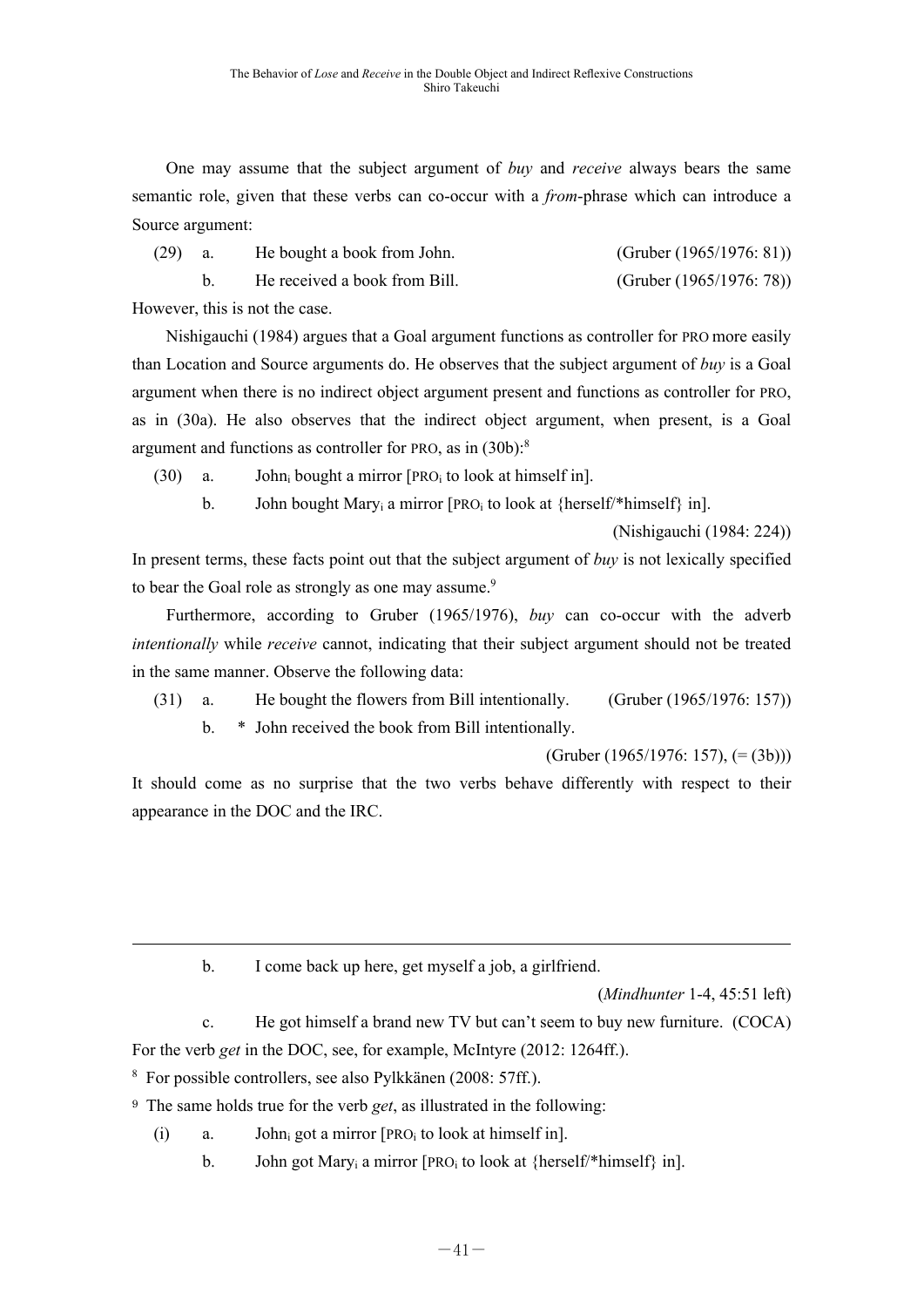#### **5. Conclusion**

 This paper has provided a localist explanation for the opposite behavior of the verbs *lose*  and *receive* and related verbs in the double object construction (DOC) and in the indirect reflexive construction (IRC). The subject argument of *lose* is associated with the Source role and thus the verb can appear in both the DOC and the IRC; that of *receive* is associated with the Goal role and thus the verb cannot occur in either construction. Source is conceptually compatible with both Causer and Agent, and Goal is compatible with neither. This paper has pursued and argued for the idea of conceptual compatibility between semantic roles. The idea is mainly attributed to Nakau (1994).

 By hypothesizing such semantic roles as Source and Goal, the present study has argued for a localist theory of semantic roles. Non-localist theories of semantic roles have been presented (e.g. Reinhart (e.g. 2000, 2002)). The present study has been an attempt to claim that localist semantic roles deserve a place in the grammar.

#### **Acknowledgments**

 This paper is a revised and extended version of a presentation given at Fukuoka Linguistic Circle (FLC) on April 21<sup>st</sup>, 2018. Many thanks go to those who attended the session. Many thanks also go to Alex Cameron, Paul Capobianco, Paul Matthews, Ryan Pain, Arron Passmore, and Adam Stone for kindly acting as informants. I also thank two reviewers for comments and suggestions. This work was supported by JSPS KAKENHI Grant Number 19K13229.

### **References**

- Alexiadou, Artemis and Edit Doron (2012) "The Syntactic Construction of Two Non-active Voices: Passive and Middle," *Journal of Linguistics* 48, 1-34.
- Anderson, John M. (1971) *The Grammar of Case: Towards a Localistic Theory*, Cambridge University Press, Cambridge.
- Anderson, John M. (2006) *Modern Grammars of Case*, Oxford University Press, Oxford.
- Clark, Eve V. and Kathie L. Carpenter (1989) "The Notion of Source in Language Acquisition," *Language* 65, 1-30.
- Croft, William (1991) *Syntactic Categories and Grammatical Relations*, University of Chicago Press, Chicago, IL.
- Culicover, Peter and Wendy Wilkins (1984) *Locality and Linguistic Theory*, Academic Press, New York.
- Culicover, Peter and Wendy Wilkins (1986) "Control, PRO and the Projection Principle," *Language* 62, 120-153.
- Dowty, David (1991) "Thematic Proto-Roles and Argument Selection," *Language* 67, 547-619.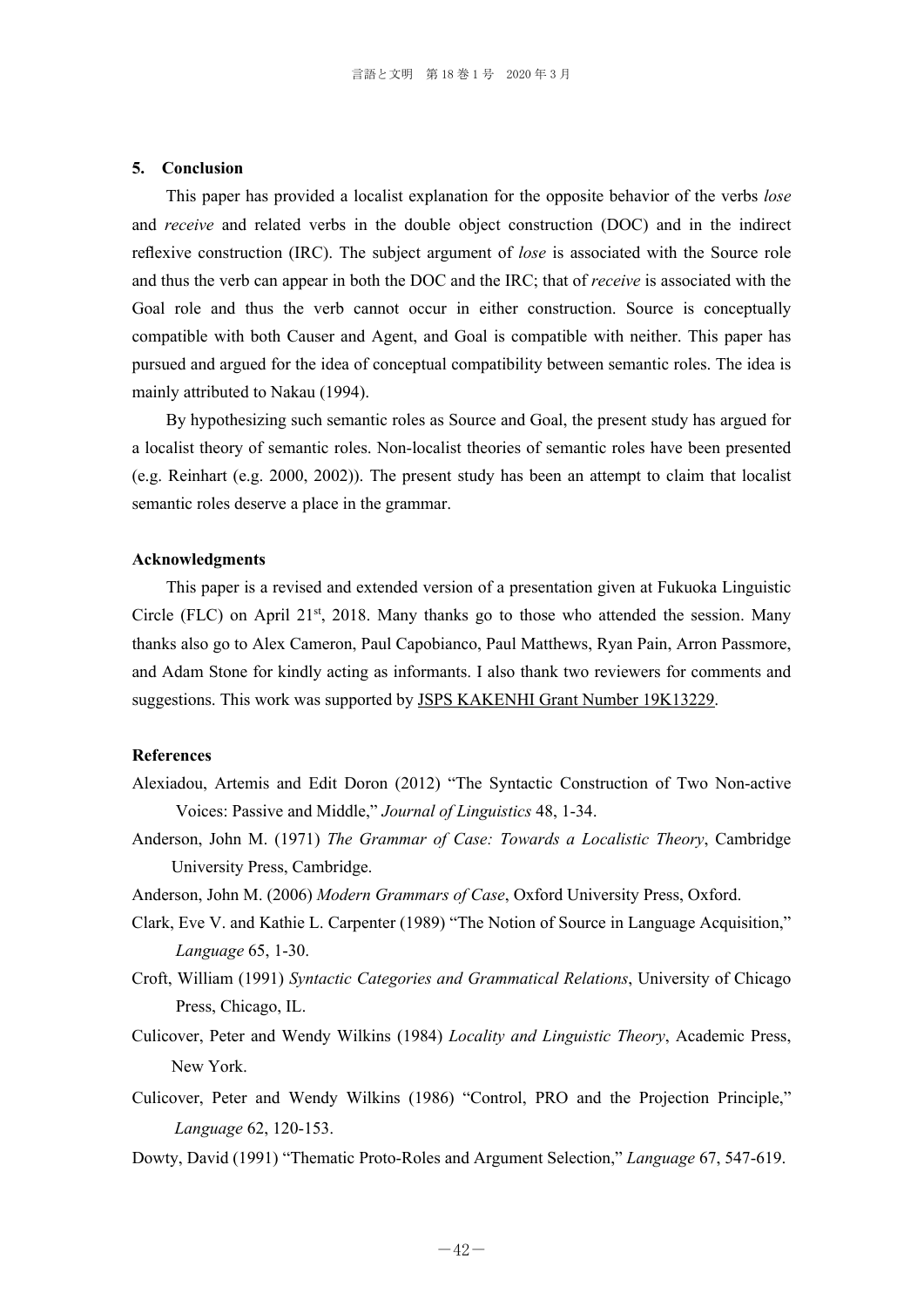- Fillmore, Charles (1968) "The Case for Case," *Universals in Linguistic Theory*, ed. by Emmon Bach and Robert T. Harms, 1-90, Holt, Rinehart and Winston, New York.
- Fujita, Koji (1996) "Double Objects, Causatives, and Derivational Economy," *Linguistic Inquiry* 27, 146-173.
- Goldberg, Adele E. (1992) "The Inherent Semantics of Argument Structure: The Case of the English Ditransitive Construction," *Cognitive Linguistics* 3, 37-74.
- Goldberg, Adele E. (1995) *Constructions*, University of Chicago Press, Chicago.
- Green, Georgia M. (1974) *Semantics and Syntactic Regularity*, Indiana University Press, Bloomington.
- Gruber, Jeffrey (1965) *Studies in Lexical Relations*, Doctoral dissertation, MIT. [Published as part of *Lexical Structures in Syntax and Semantics* by North-Holland, Amsterdam, 1976.] Gruber, Jeffrey (1967) "Look and See," *Language* 43, 937-947.
- Holisky, Dee Ann (1987) "The Case of the Intransitive Subject in Tsova-Tush (Batsbi)," *Lingua* 71, 103-132.
- Jackendoff, Ray (1972) *Semantic Interpretation in Generative Grammar*, MIT Press, Cambridge, Mass.
- Jackendoff, Ray (1983) *Semantics and Cognition*, MIT Press, Cambridge, Mass.
- Jackendoff, Ray (1990) *Semantic Structures*, MIT Press, Cambridge, Mass.
- Jackendoff, Ray (2002) *Foundations of Language*, Oxford University Press, Oxford.
- Jackendoff, Ray (2007) *Language, Consciousness, Culture*, MIT Press, Cambridge, Mass.
- Klingvall, Eva (2005) "A Secret Agent in the Middle?," *The Department of English in Lund: Working Papers in Linguistics* 5, 91-114.
- Kroeger, Paul (2005) *Analyzing Grammar: An Introduction*, Cambridge University Press, Cambridge.
- Landau, Idan (2010) *The Locative Syntax of Experiencers*, MIT Press, Cambridge, Mass.
- Levin, Beth (1993) *English Verb Classes and Alternations A Preliminary Investigation*, The University of Chicago Press, Chicago and London.
- Levin, Beth and Malka Rappaport Hovav (1995) *Unaccusativity: At the Syntax-Lexical Semantics Interface*, MIT Press, Cambridge, Mass.
- McIntyre, Andrew (2012) "The BECOME=CAUSE Hypothesis and the Polysemy of *Get*," *Linguistics* 50, 1251-1287.
- Nakau, Minoru (1994) *Ninchi Imiron no Genri* (Principles of Cognitive Semantics), Taishukan, Tokyo.
- Nishigauchi, Taisuke (1984) "Control and the Thematic Domain," *Language* 60, 215-250.
- Oehrle, Richard (1976) *The Grammatical Status of the English Dative Alternation*, Doctoral dissertation, MIT.